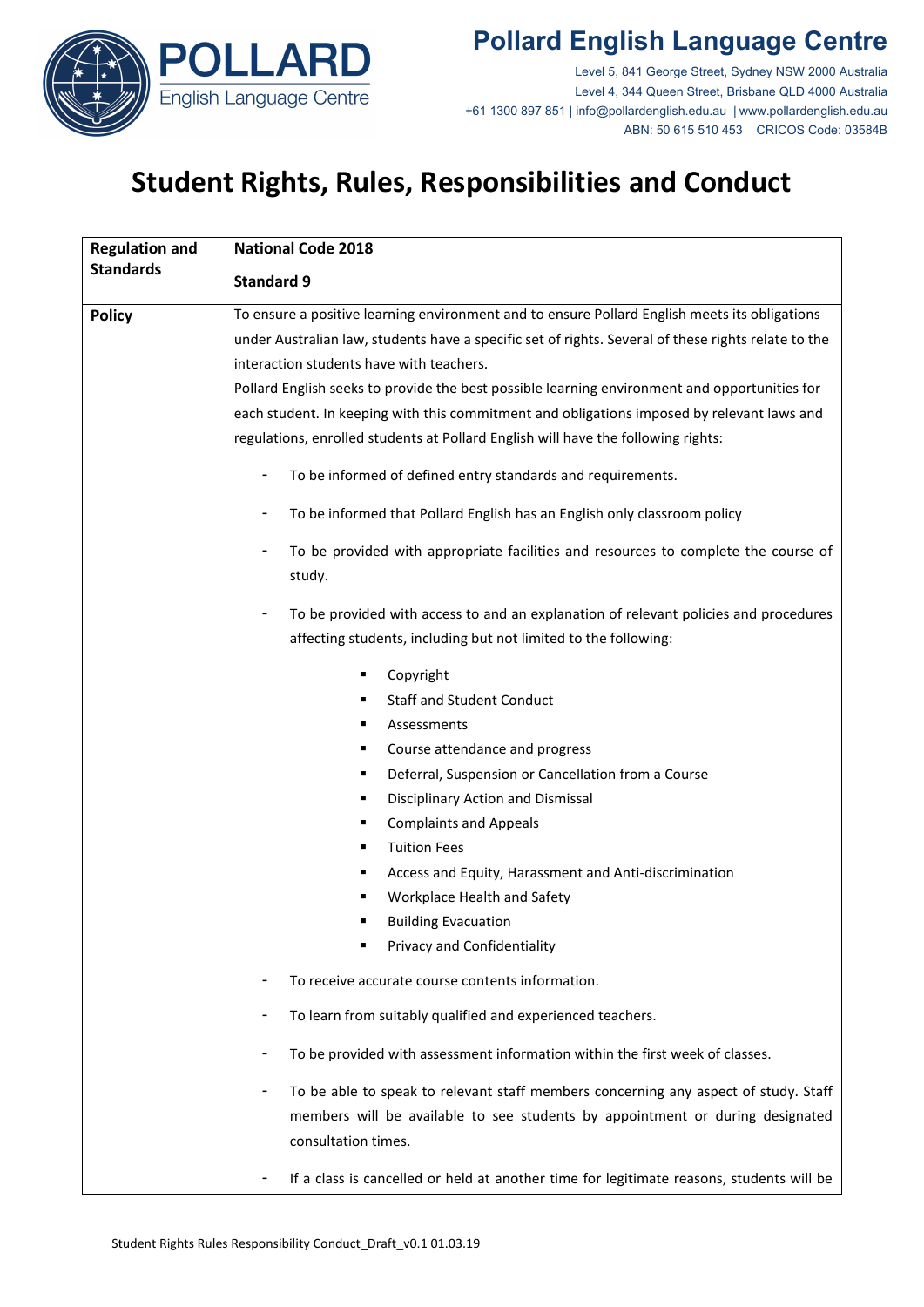



D

Level 5, 841 George Street, Sydney NSW 2000 Australia Level 4, 344 Queen Street, Brisbane QLD 4000 Australia +61 1300 897 851 | info@pollardenglish.edu.au | www.pollardenglish.edu.au ABN: 50 615 510 453 CRICOS Code: 03584B

|           | notified as soon as possible.                                                                                                                                                 |
|-----------|-------------------------------------------------------------------------------------------------------------------------------------------------------------------------------|
|           | To have weekly counselling feedback sessions with the teacher.                                                                                                                |
|           | For assessment tasks submitted on time, receive written and oral feedback from                                                                                                |
|           | teachers within three days from the due date of each assessment task (Academic                                                                                                |
|           | courses).                                                                                                                                                                     |
|           | To be informed of the reasons why a particular mark or grade has been given and have                                                                                          |
|           | the right to appeal in respect of a mark or grade.                                                                                                                            |
|           | To have access to:                                                                                                                                                            |
|           | Their personal records.                                                                                                                                                       |
|           | Appropriate student support services.                                                                                                                                         |
|           | Receive feedback on their academic progress.                                                                                                                                  |
|           | To be assured of protection of fees paid through the Tuition Protection Scheme (TPS).                                                                                         |
|           | Pollard English is registered with TPS and is committed to following all guidelines and                                                                                       |
|           | directions as per TPS in relation with collection to student fees in advance.                                                                                                 |
|           | To contribute to the improvement of programs, policies and procedures of Pollard                                                                                              |
|           | English and be given opportunities to provide input and feedback;                                                                                                             |
|           | To respectfully challenge directions or decisions if they appear to be unlawful or                                                                                            |
|           | unreasonable or endanger a person's health or safety.                                                                                                                         |
|           | An agreement signed between Pollard English and the student and the availability of                                                                                           |
|           | complaints and appeals processes, does not remove the right of students and Pollard                                                                                           |
|           | English to take legal action under Australia's consumer protection laws.                                                                                                      |
|           | After all internal procedures have been explored, overseas students have the right to                                                                                         |
|           | access the Overseas Students Ombudsman.                                                                                                                                       |
|           |                                                                                                                                                                               |
|           | Pollard English is committed to providing a learning environment that provides the best                                                                                       |
|           | chance for students to meet their learning objectives and will interact with every student as an                                                                              |
|           | adult capable of reasonable and responsible behaviour.                                                                                                                        |
|           |                                                                                                                                                                               |
| Procedure | To ensure such a learning environment is provided, all students must abide by College rules,<br>responsibilities and conduct guidelines. These may be categorised as follows: |
|           | Administration<br>٠                                                                                                                                                           |
|           | Behaviour<br>٠                                                                                                                                                                |
|           | <b>Dress Standards</b><br>٠                                                                                                                                                   |
|           | Classroom and Library Policy<br>٠                                                                                                                                             |
|           | <b>Academic Conduct</b><br>٠                                                                                                                                                  |
|           |                                                                                                                                                                               |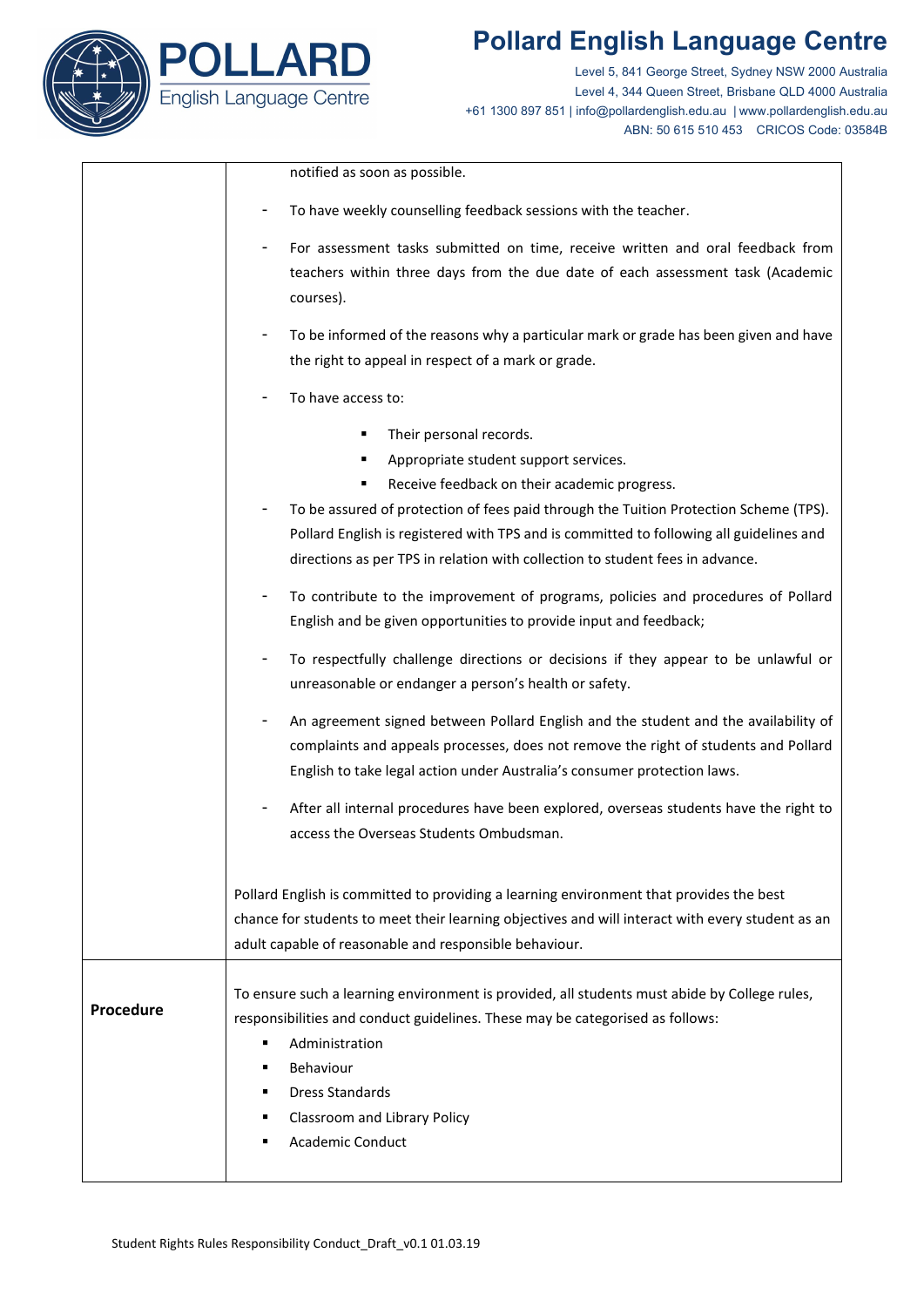## **Pollard English Language Centre**



Level 5, 841 George Street, Sydney NSW 2000 Australia Level 4, 344 Queen Street, Brisbane QLD 4000 Australia +61 1300 897 851 | info@pollardenglish.edu.au | www.pollardenglish.edu.au ABN: 50 615 510 453 CRICOS Code: 03584B

### **Administration**

- It is compulsory to attend the Pollard English's Orientation session held prior to course commencement.
- Show original or certified copies of English Language proficiency test scores to Pollard English or its authorized representative to be sighted and recorded.
- Pay the tuition fees according to the payment schedule. Please note that course fees may change without prior notice but Pollard English will endeavour to update fee information as quickly as possible.
- Return or renew library resources or other borrowed materials and equipment on time as stated in the library policy.
- Keep Pollard English abreast of your up-to-date contact details at all times.
- Advise the PEO/DOS if you are withdrawing from a course, or deferring, suspending or withdrawing from study and complete the appropriate form.
- Follow the rules and guidelines in Pollard English Student Handbook.

### **Behaviour**

- Demonstrate the highest standards of professional conduct at all times.
- Show respect and consideration for all staff, students and guests.
- Comply with all lawful directions given by a Pollard English employee to facilitate the conduct of learning activities or to ensure the safety of any person.
- Do not do anything, by act or omission that endangers the safety or health of any person on Pollard English premises, or will cause them to fear for their safety.
- Do not damage or steal Pollard English property or the property of staff or other students.
- Do not swear, use obscenities or make offensive remarks.
- Do not do anything that could offend, embarrass or threaten Pollard English staff or students.
- Do not threaten or abuse Pollard English staff or students.
- Do not engage in any form of harassment or behaviour that could impede Pollard English staff or students from participating in the activities organised by Pollard English.
- Do not assault or attempt to assault any Pollard English staff or students.
- Do not enter Pollard English premises with illegal drugs, alcohol or weapons or be under the influence of drugs or alcohol.

#### **Classroom and Library Policy**

- Actively participate in lessons and group activities.
- Follow the teacher's instructions at all times.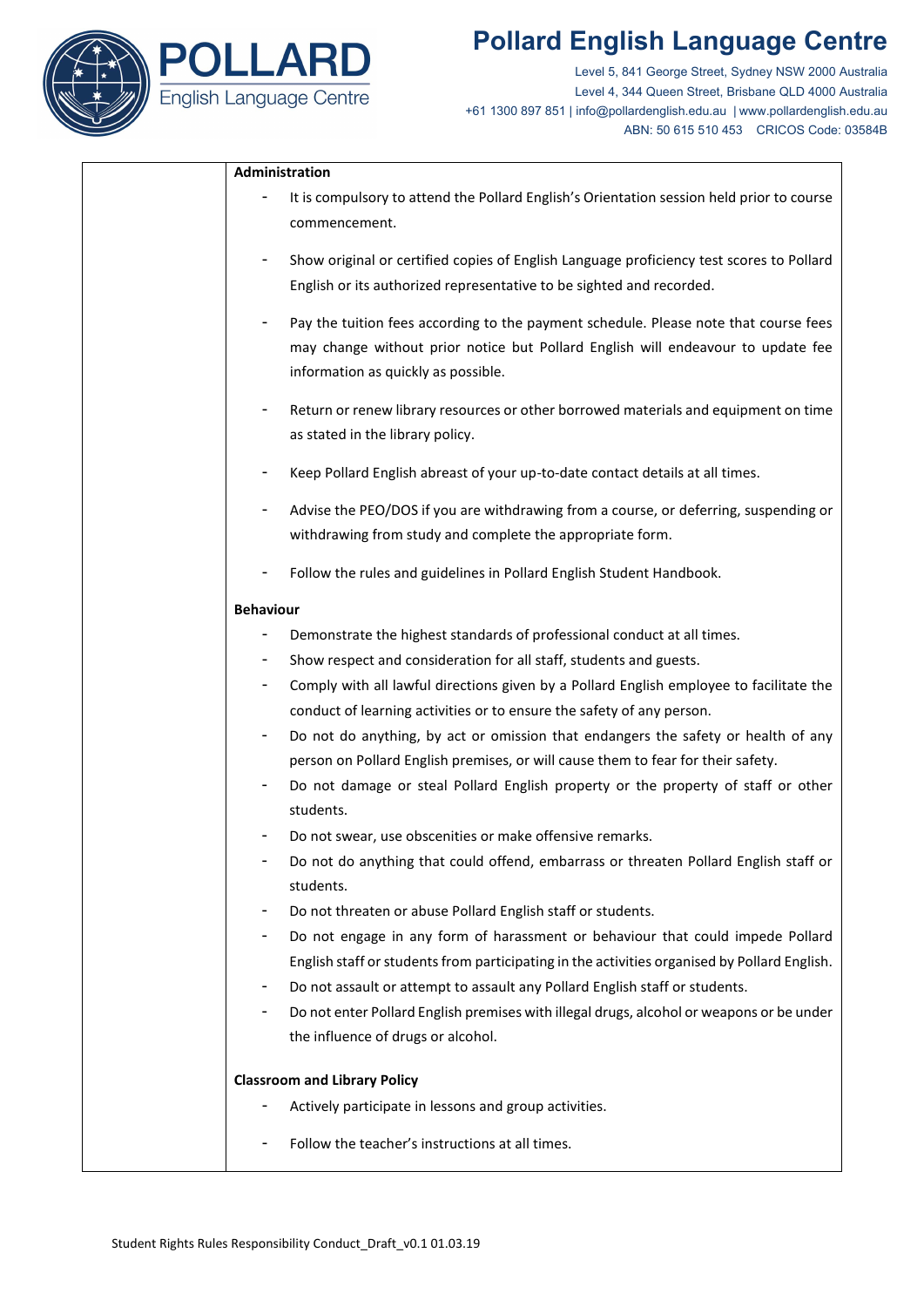



Level 5, 841 George Street, Sydney NSW 2000 Australia Level 4, 344 Queen Street, Brisbane QLD 4000 Australia +61 1300 897 851 | info@pollardenglish.edu.au | www.pollardenglish.edu.au ABN: 50 615 510 453 CRICOS Code: 03584B

|                         | Speak in English unless otherwise instructed.                                                                                                                                                              |  |
|-------------------------|------------------------------------------------------------------------------------------------------------------------------------------------------------------------------------------------------------|--|
|                         | Turn off or leave your mobile phone on silent mode while in class or on Pollard English<br>premises.                                                                                                       |  |
|                         | Do not write on the classroom desks.                                                                                                                                                                       |  |
|                         | Do not consume food or drink in the classrooms.                                                                                                                                                            |  |
|                         | Leave the classroom and library tidy and place all rubbish in a bin.                                                                                                                                       |  |
|                         | Do not chew gum in the classroom.                                                                                                                                                                          |  |
|                         | Smoking is not permitted anywhere in the building and Pollard English offices, including<br>the lifts, stairwells and foyer.                                                                               |  |
| <b>Academic Conduct</b> |                                                                                                                                                                                                            |  |
|                         | Attend classes regularly and punctually. To be eligible to graduate from a course,<br>students must attend <i>at least 80%</i> of the classes and successfully complete every<br>assessment task and test. |  |
|                         | Provide acceptable explanations and medical certificates for absences.                                                                                                                                     |  |
|                         | Submit all assessments by the due dates specified.                                                                                                                                                         |  |
|                         | Keep a copy of a submitted assignment.                                                                                                                                                                     |  |
|                         | Complete all assessment tasks and tests honestly, without any form of cheating or<br>plagiarism.                                                                                                           |  |
|                         | By way of providing students with guidance as to what actions to avoid, the following actions<br>are considered to be examples of academic misconduct:                                                     |  |
|                         | Giving or receiving assistance during a test or assessment that has not been agreed to<br>by the teacher.                                                                                                  |  |
|                         | Obtaining information about a test before it is held, except for information provided<br>to the class by the teacher.                                                                                      |  |
|                         | Copying from another person's paper.                                                                                                                                                                       |  |
|                         | Stealing, buying or obtaining in any other way, all, or part, of a test before it is<br>administered.                                                                                                      |  |
|                         | Using any sources of information during a test or assessment that has not been<br>agreed to by the teacher.                                                                                                |  |
|                         | Substituting for another person to take a test.                                                                                                                                                            |  |